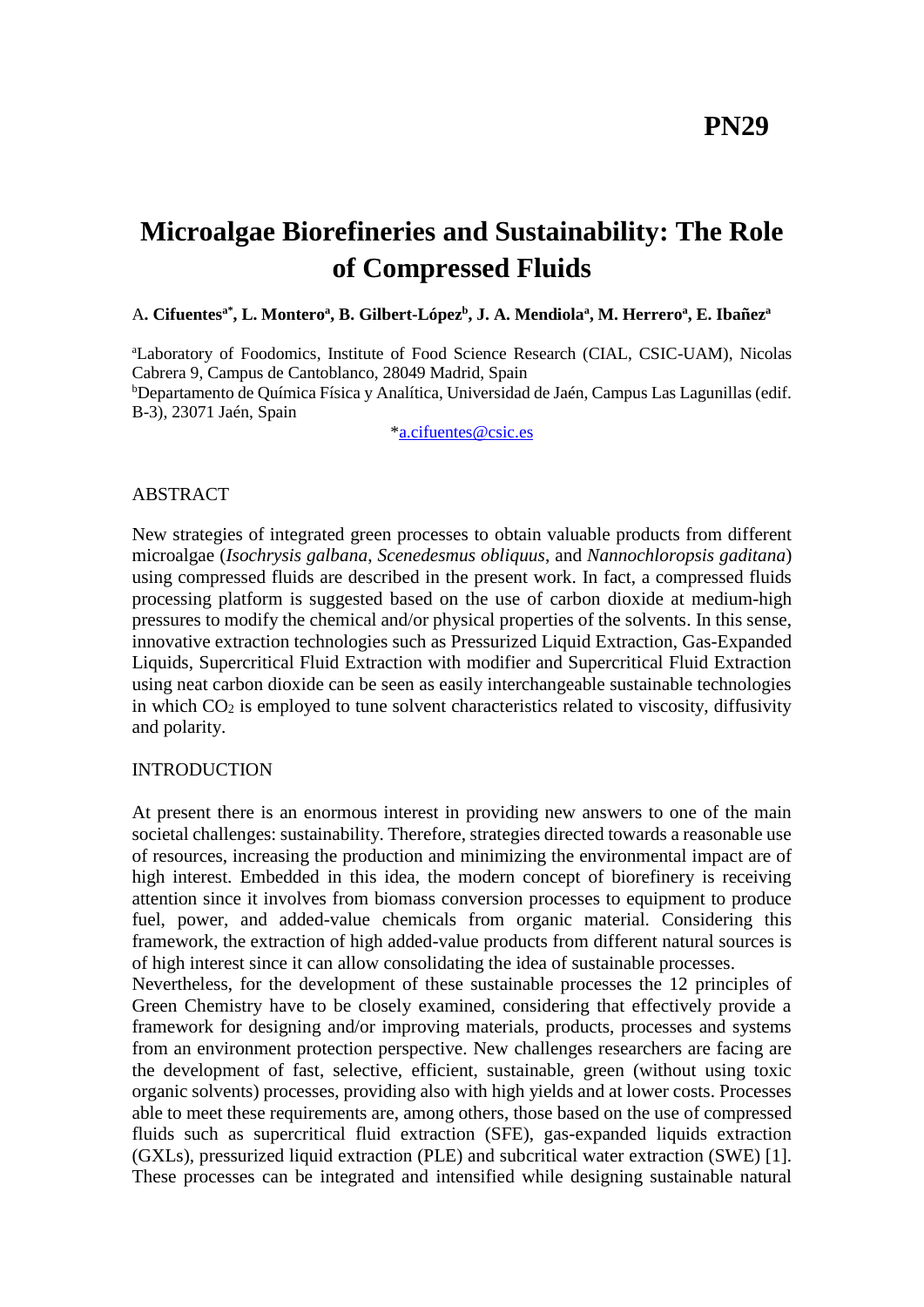products extraction processes. In any case, both alternatives allow reducing energy consumption, cost as well as waste and by-products. Main differences account for the efficient coupling of different unit operations involving the best conditions for each one (process integration) or performing different unit operations within the same equipment (process intensification) [2]. Thus, the development of a compressed fluids processing platform able to move from extraction of non-polar/medium polarity bioactives by SFE (with neat  $CO_2$  or  $CO_2$  + small amount of modifier) to the extraction of polar compounds by GXLs or PLE (using green polar solvents) can be of high interest. These technologies can be seen as easily interchangeable in which  $CO<sub>2</sub>$  is employed to tune solvent characteristics related to viscosity, diffusivity and polarity [3].

Among marine sources, microalgae are one of the most promising feedstocks for sustainable supply of commodities for both food and non-food products; they use light energy and carbon dioxide with higher photosynthetic efficiency than plants for the production of biomass; moreover, they do not need to be grown on arable land thus alleviating food versus fuel conflicts. Microalgae can thus become an excellent source for oils, proteins, polysaccharides, carotenoids, pigments, antioxidants, lipids, etc. [4, 5]. The algae-based biorefinery concept relies on the complete process optimization from biomass production to generation of different products through the development of a platform able to offer a multitude of different products, from bulk chemicals, food supply (proteins, fibre), bioactives to be used for food ingredients and oil for biofuel.

In the present work, some examples developed under the framework of the EU Project MIRACLES, and using the compressed fluids processing platform, are presented for multi-product biorefinery of different microalgae strains (*Isochrysis galbana, Scenedesmus obliquus* and *Nannochloropsis gaditana*).

## MATERIALS AND METHODS

## Samples

Freeze-dried samples of *Isochrysis galbana, Scenedesmus obliquus* and *Nannochloropsis gaditana* and frozen samples of *Isochrysis galbana* (wet biomass) were obtained from Fitoplancton Marino S.A. (Cadiz, Spain), each of them grown under standard conditions of the Company.

## Compressed fluids processing platform

Extractions were carried out in a "Spe-ed Helix" supercritical fluid extractor from Applied Separations (Allentown, PA, USA). This equipment can be used to perform SFE (with or without a co-solvent), GXLs extraction and PLE. Depending on the sample to be extracted, different sequential steps were performed in increasing (ScCO2 < CXE < PLE with ethanol  $\langle$  PLE with water) or decreasing order of polarity (pure water (PLE)  $>$  $\text{ScCO}_2$ / ethanol (GXL) > supercritical  $\text{CO}_2$  (ScCO2)), to exhaust the microalgae biomass of extractable compounds, fractionating its components in order to give valuable isolated fractions.

Total carotenoids, chlorophylls, lipids, sugars, proteins and antioxidant activity

Methodologies employed for analyzing the different fractions obtained have been described elsewhere [6]. Recoveries were determined by measuring the initial content in the microalgae biomass and were expressed as %.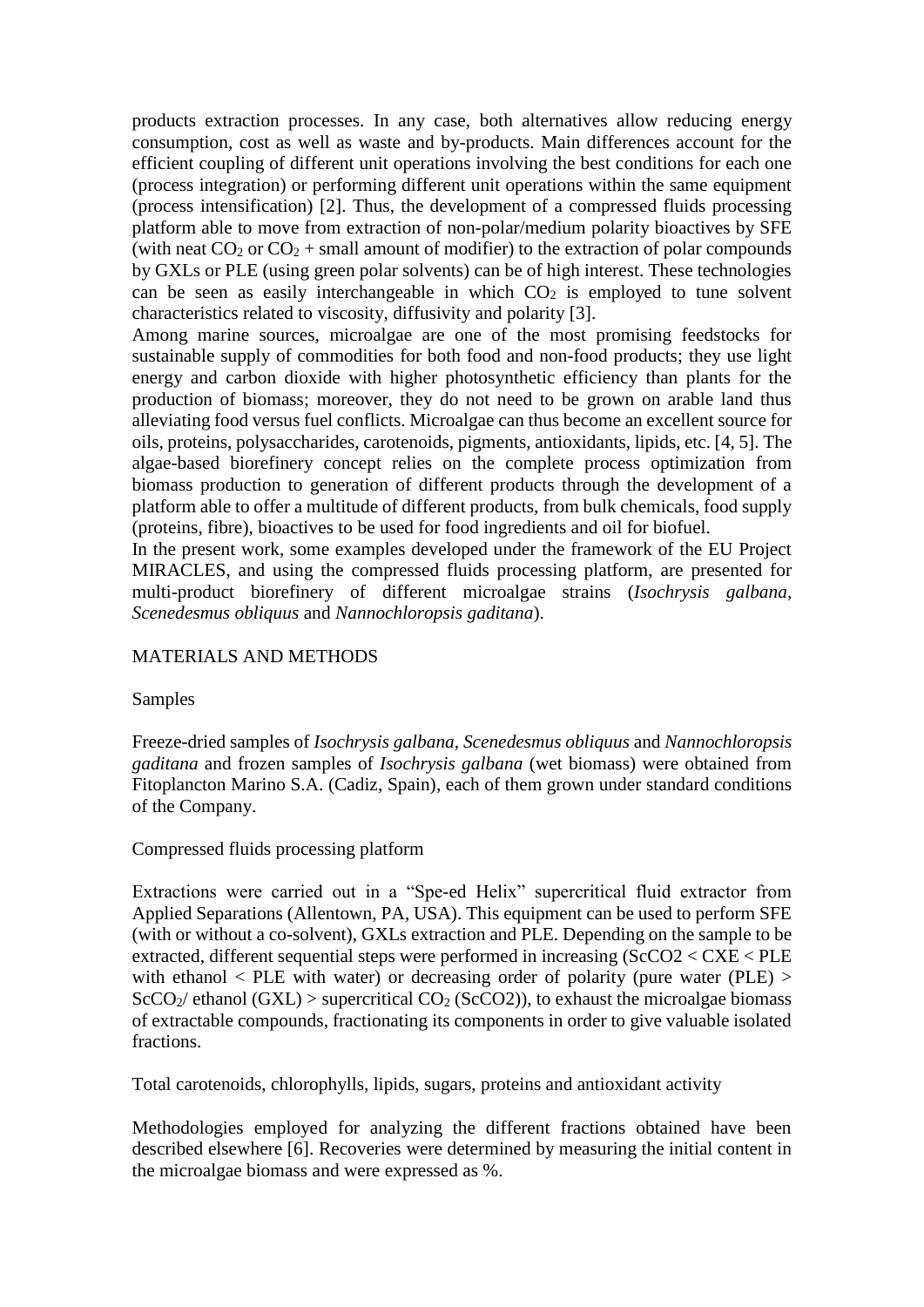## RESULTS

Different unit operations based on the use of compressed fluids have been optimized and combined in order to develop different biorefinery strategies for valorization of the different microalgae biomass.

#### *Isochrysis galbana* dry and wet biomass- Process comparison

A full sequential procedure (4-steps) was set up for *Isochrysis galbana* dry biomass, in which each step used the residue of the previous extraction. The steps of the process were (1) SFE using ScCO2, (2) Gas Expanded Liquids (GXL) using a mixture ScCO2:EtOH, (3) PLE using EtOH, and (4) PLE using water [6]. A summary of the results obtained are shown in Figure 1, in which % of recovery (% of extracted material compared to the total amount present in the initial biomass, left) and composition of the extracts (right) can be observed.



Figure 1. Percentage recovery and composition (% weight extract/dry weight algae) obtained considering the 4 step sequential process for *I. galbana* dry biomass.

Considering the similarities between the extracts obtained in steps 2 and 3 of the process, step 3 was suppressed and step 2 was re-optimized. This way, a three-step re-optimized process was performed to obtain sequential extracts. The starting amount of biomass was 100 g and the extraction conditions were: (1)  $ScCO<sub>2</sub>$ , 300 bar, 50 °C, 60 min; (2)  $ScCO<sub>2</sub>$ + 50% EtOH, 70 bar, 50 ˚C, 120 min; (3) Water, 100 bar, 80 ˚C, 30 min.

After succeeding in the downstream processing of freeze-dried *I. galbana*, starting from non-polar and ending with polar solvents, a green platform in the reverse order of polarity was developed. This reverse process involves some advantages regarding energy saving and reducing costs, as the freeze-drying step can be avoided and algae biomass can be directly used after harvesting. Because of logistic reasons, the biomass was used frozen. The extraction procedure is described in Figure 2, while a summary of the results obtained for the reverse process are shown in Figure 3, including % of recovery (left) and composition of the extracts (right) [7].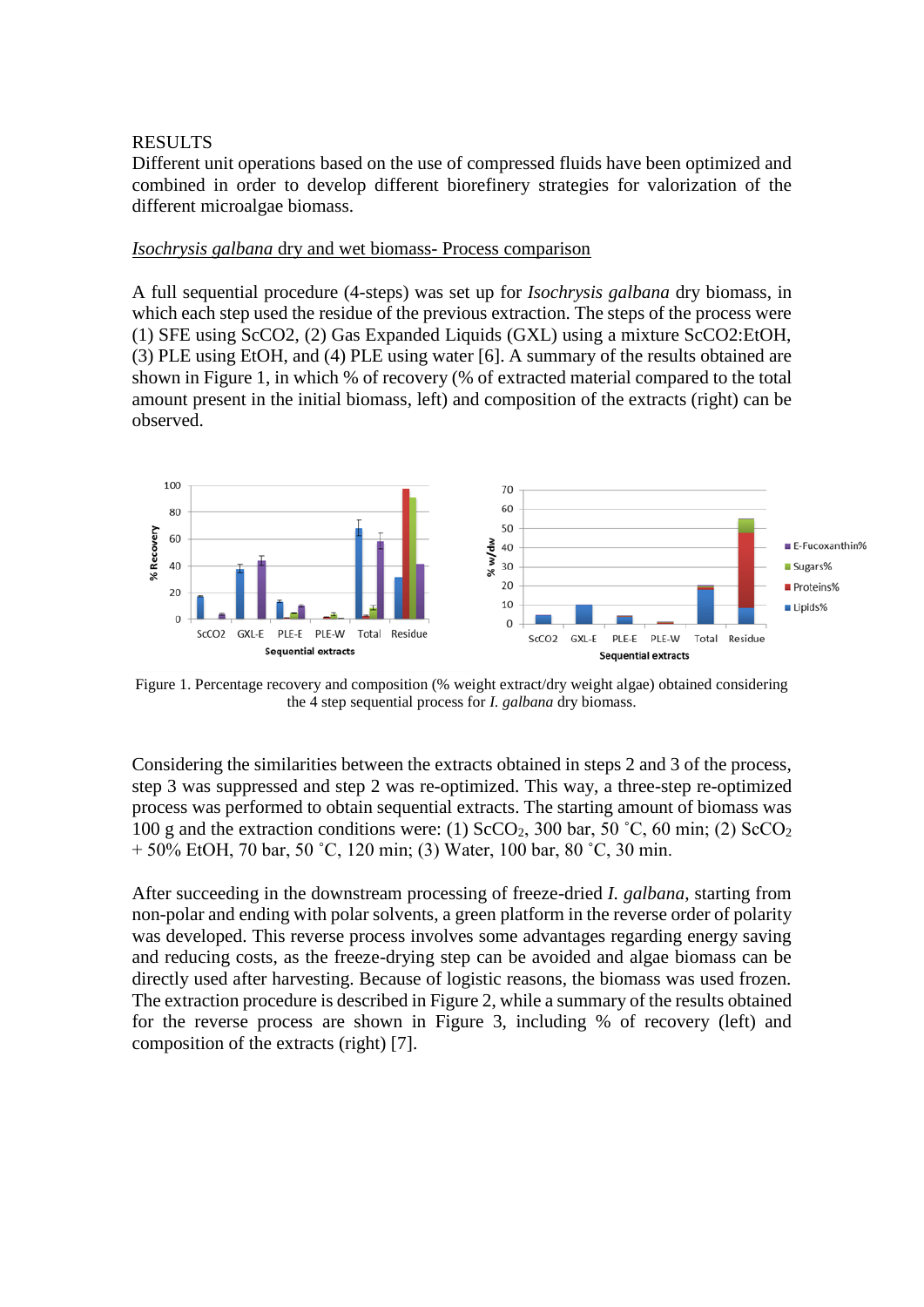

Figure 2. Reverse extraction process for *I. galbana* wet biomass.



Figure 3. Percentage recovery and composition (% weight extract/dry weight algae) obtained considering the 3 step sequential process for *I. galbana* wet biomass (reverse process).

By comparing the results obtained by both processes using dry (Figure 1) and wet (Figure 3) biomass, it can be seen that the recovery of lipids and fucoxanthin is higher in the reverse process (starting with wet biomass), reaching up to 80% and 70%, respectively. Some valuable sugars and proteins are obtained in the first fraction (Figures 2 and 3) although most of them remain in the residue and therefore, can be submitted to other sequential processes for their fractionation.

#### *Scenedesmus obliquus* dry biomass

The development of a sequential process for *S. obliquus* started with the evaluation of different treatments for cell-wall disruption (cryogenic grinding, basic hydrolysis with NaOH 0.1M and freeze-thaw cycles), which did not improve the results obtained by PLE of the untreated biomass. On the other hand, high-pressure homogenization (HPH) was evaluated for cell disruption, which provides much better yields in the different steps of the process. Thus, a sequential green process was developed using HPH freeze-dried algae biomass. Three pressurized steps were established, using solvents in increasing order or polarity, as: (1) ScCO<sub>2</sub>, 360 bar, 50 °C, 120 min; (2) ScCO<sub>2</sub> + 75% EtOH, 70 bar, 50 ˚C, 150 min; (3) Water, 100 bar, 50 ˚C, 45 min. The recoveries (% of extracted material compared to the total amount present in the initial biomass) of the studied compounds in each of the steps of the process are shown in Figure 4.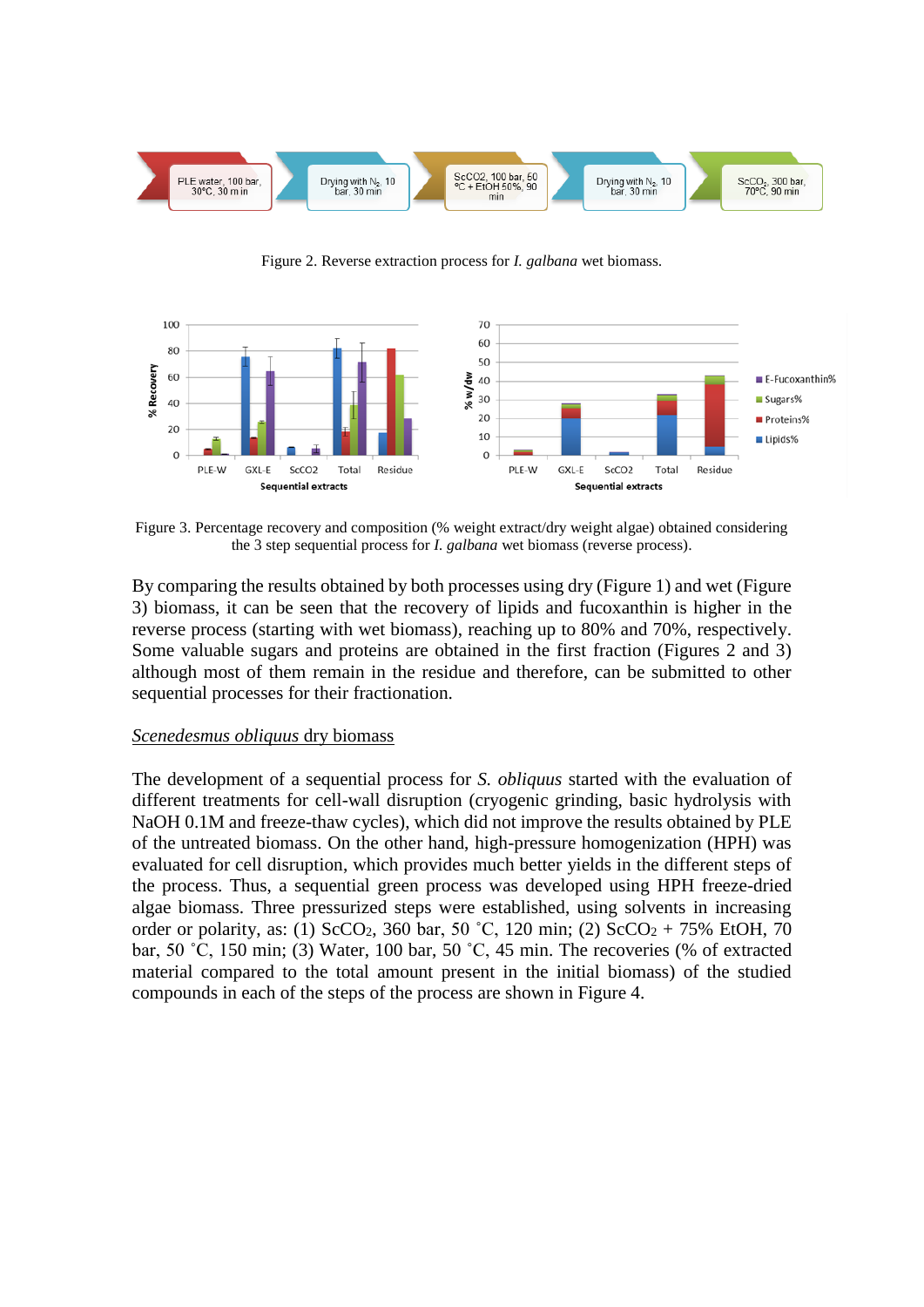

Figure 4. Percentage recovery obtained considering the 3 step sequential process for *S. obliquus* dry biomass.

Lutein and β-carotene were the main carotenoids identified by HPLC in this species, of which the first one is more valuable. Results showed almost 100% extraction of lipids of different polarity: non-polar (first step, around 30%) and polar (second step, 70%). Lutein was also mainly extracted under GXL conditions. Residues contained, almost exclusively, sugars and proteins [8].

#### *Nannochloropsis gaditama* dry biomass

A first step using  $SC-CO<sub>2</sub>$  as extracting solvent at 400 bar and 55 °C was performed, according to the literature [9]. HPLC analysis of the extract revealed 8% recovery of the carotenoid violaxanthin and the presence of non-polar (triacylglycerols) and mildly polar (partial glycerides and free fatty acids).

After SFE using SC-CO<sub>2</sub>, an experimental design (3-level factorial design  $(3^2)$ ) was carried out, using the residual biomass, using PLE and considering as factors: Extraction solvent (Ethanol/water from 0 to 100% ethanol) and Temperature (from 40 to 170  $^{\circ}$ C) and as response variables: Yield, Total phenolic content, antioxidant activity (TEAC), total carotenoids and total lipids. The experimental design was performed on *N. gaditana* treated at high pressure (1200 bar) and subsequently freeze-dried. The optimum extraction conditions according to the experimental design were the use of ethanol (100%) at 170 °C. Three replicate extractions in optimum conditions were performed and the results were comparable to those predicted by the mathematical model. In summary, extracts obtained under optimum conditions showed certain antioxidant activity (0.72 mmol trolox eq g-1 extract) and contained around 8.3 mg carotenoids  $g^{-1}$  extract, and 70% of polar lipids. GC-MS analysis revealed that palmitoleic, palmitic, myristic and the PUFA eicosapentanoic (EPA) acids were the predominant fatty acids.

#### **CONCLUSION**

In the present work, different examples concerning biorefinery of dry microalgae (*Isochrysis galbana, Scenedesmus obliquus,* and *Nannochloropsis gaditana*) biomass and wet *I. galbana* biomass are presented. In these examples, the use of a compressed fluids processing platform is suggested based on the use of carbon dioxide at medium-high pressures to tune solvent characteristics related to viscosity, diffusivity and polarity. Different unit operations have been developed based on innovative extraction technologies such as Pressurized Liquid Extraction, Gas-Expanded Liquids, Supercritical Fluid Extraction with modifier and Supercritical Fluid Extraction using neat carbon